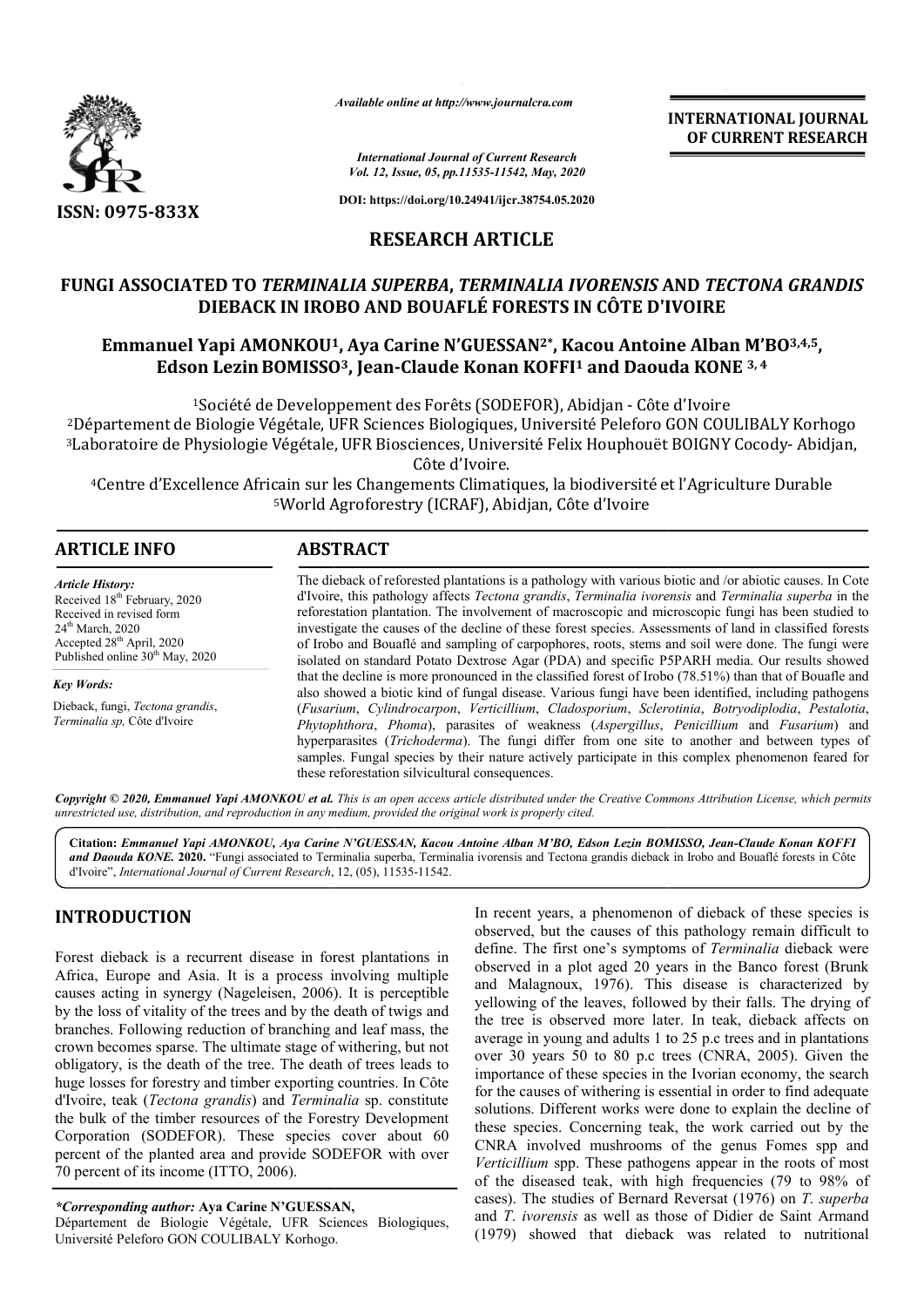disturbances. According to the model of the withering mechanism proposed by Abendi (2003), fungi are an incentive for tree dieback. For example, in Ecuador, the tropical Rostraureum mushroom (Diaporthales) has been associated with *Terminalia ivorensis* dieback (Gryzenhout *et al*. 2005). However, the involvement of these pests in this pathology remains little explored. The purpose of this work is to contribute to the research of fungi associated with dieback of these tree species. More specifically, it will be to:

- evaluate the decline rates in the Irobo and Bouaflé classified forests,
- isolate and characterize mushrooms from bark, roots and soil by different isolation techniques and,
- compare the diversity of fungi between the two forests.

## **MATERIALS AND METHODS**

#### **Study sites**

**Irobo classified forest:** The Irobo classified forest is in the Sikensi sub-prefecture 90 km north-west of the city of Abidjan between 5 ° 25 and 5 ° 48 north latitude and 4 ° 40 and 4 ° 50 of west longitude (Fig 1.). It covers an area of 41250 ha (SODEFOR, 1996). The relief is very little rugged with many small hills of slopes between 5 p.c. and 10 p.c. The Irobo classified forest is subject to an Attiean climate regime forest with 4 modalities: a big rainy season (April to June), a small dry season (July to August), a small rainy season (September to October) and a long dry season (November to March). The average annual rainfall is 1284.3 mm of rain (SODEFOR, 2002). Soils in Irobo are shallow and chemically poor (Bernhard-Reversat, 1976). Three large soil families are found in Irobo: alluvial soils, soils resulting from the degradation of granitic rocks and soils derived from shale.

**Bouaflé classified forest:** It is located 320 km from the city of Abidjan between the departments of Daloa and Bouaflé (Fig. 1). The Bouaflé classified forest covers an area of 20,350 ha. It lies between 6 ° 50 N latitude and 6 ° 10 W longitude. The climate is Guinean subequatorial type. The average annual rainfall is about 1107.2 mm of rain (SODEFOR, 2002). The average annual temperature is 26.5°C. Granite layers are observed at more than 300 meters high. In the lowest, a thin alluvial layer of fine texture comes to cover the sands.

**Evaluation of the dieback rate:** At both sites, plots were set up to determine the rate of tree decline in each forest. This consisted of delimiting shape surfaces square or rectangular then count the number of trees (Fraké and Framiré) healthy as withered. Thus, 3 plots of 400  $m^2$  each have been set up.

**Prospecting and sampling:** The observation in the forest focused on the trees of *T*. *ivorensis* or Framiré, *T*. *superba* or Fraké and *Tectona grandis* or Teck. Samples of bark, roots and soil (at the rhizosphere depth of 20 cm) were collected from healthy and withered trees of Framire and Fraké. For teak, only withered and healthy tree bark samples were collected. These different samples were used for isolation in the laboratory. The carpophores on the trunks of the *Terminalia* sp trees were also sampled. Bark removal was done with a sterile machete. Nicks have been made on the trunks of healthy and withered trees. These cuts were made 1.5 m above ground level. The bark collected was bagged and then on each bag were given the

indications relating to the sampled tree (forest of sampling, state). To remove the roots, the soil was cleared near the foothills and then of a clean machete, samples were taken and then bagged as in the case of barks. The soil was dug to a depth of 20 cm near the roots of withered trees and healthy with a chisel. Samples taken were labeled indicating the name of the the tree and its situation.

**Microbiological analyzes:** Microbiological analyzes consisted of isolating fungi from different root, bark and soil samples on culture media of different composition based on their nutrient requirements.

**Isolation from bark and roots of** *Tectona grandis* **and**  *Terminalia* **spp:** Potato Dextrose Agar (PDA) was used for the isolation of fungi from root and bark samples. Bark and root samples were washed under running water and then wiped on sterile blotting paper. Then they were cut into small pieces or explants. The explants were disinfected with sodium hypochlorite (4%.) for 10 min and then rinsed twice with sterile distilled water for the same duration (5 min by rinsing). They were dried on sterile blotting paper. Using sterilized forceps, under the hood and near the flame, the explants were inoculated into Petri dishes containing PDA media at a rate of 5 explants per box. Inoculated boxes were sealed and incubated in a room culture. The temperature and photoperiod were  $27 \pm 2$  ° C and 12 hours, respectively. Two to 3 days after seeding, purifications were made on new media to isolate fungal colonies. Repetition of the explants of each sample in 4 Petri dishes allowed to calculate the isolation rates of each fungus by sample.

**Study of the telluric mycoflore of** *Terminalia* **sp:** PDA and P5ARPH culture media were used for the isolation of soil fungi. P5ARPH medium is a selective medium that is used to isolate *Phytophthora* or *Pythium*. The suspension-dilution method was used for the isolation of soil fungi. 25 g of each soil sample was put into an Erlenmeyer flask and then made up to 250 ml with water agar. The resulting solution (S1) was stirred for 30 min on a magnetic stirrer. A volume of 10 mL of this solution S1 was removed using a sterile pipette, made up to 100 mL with water agar and then stirred for 20 min. A volume of 1 mL of this latter solution was taken and then deposited on the P5ARPH and PDA media. Using a pasteur pipettor bent, the suspension was spread on the culture media. Petri dishes were incubated in a culture room at a temperature of  $27 \pm 2$  ° C. After 2 to 3 days of incubation, the colonies (fungal species) appeared were counted and the purifications were made to isolate the fungal colonies. The number of colonies formed (colony forming unit or CFU) is expressed for each gram of soil in CFU / g of soil considering the dilutions.

**Identification of fungi:** The identification of fungi was made from macroscopic and microscopic observations. At the macroscopic level, the description of the strains was made based on the color and appearance of the thallus in a petri dish. Microscopic observations have consisted of a description of the mycelium and conidia according to their aspects and according to whether the mycelium is partitioned or not. The strains were identified using a key of "Illustrated Genera of Fungi" determination (Barnett and Barry, 1960).

**Statistical Analyzes:** The data obtained was analyzed using the Statistica 7.1 software. The test of chi-2 was used to compare fungi isolation and dieback rates.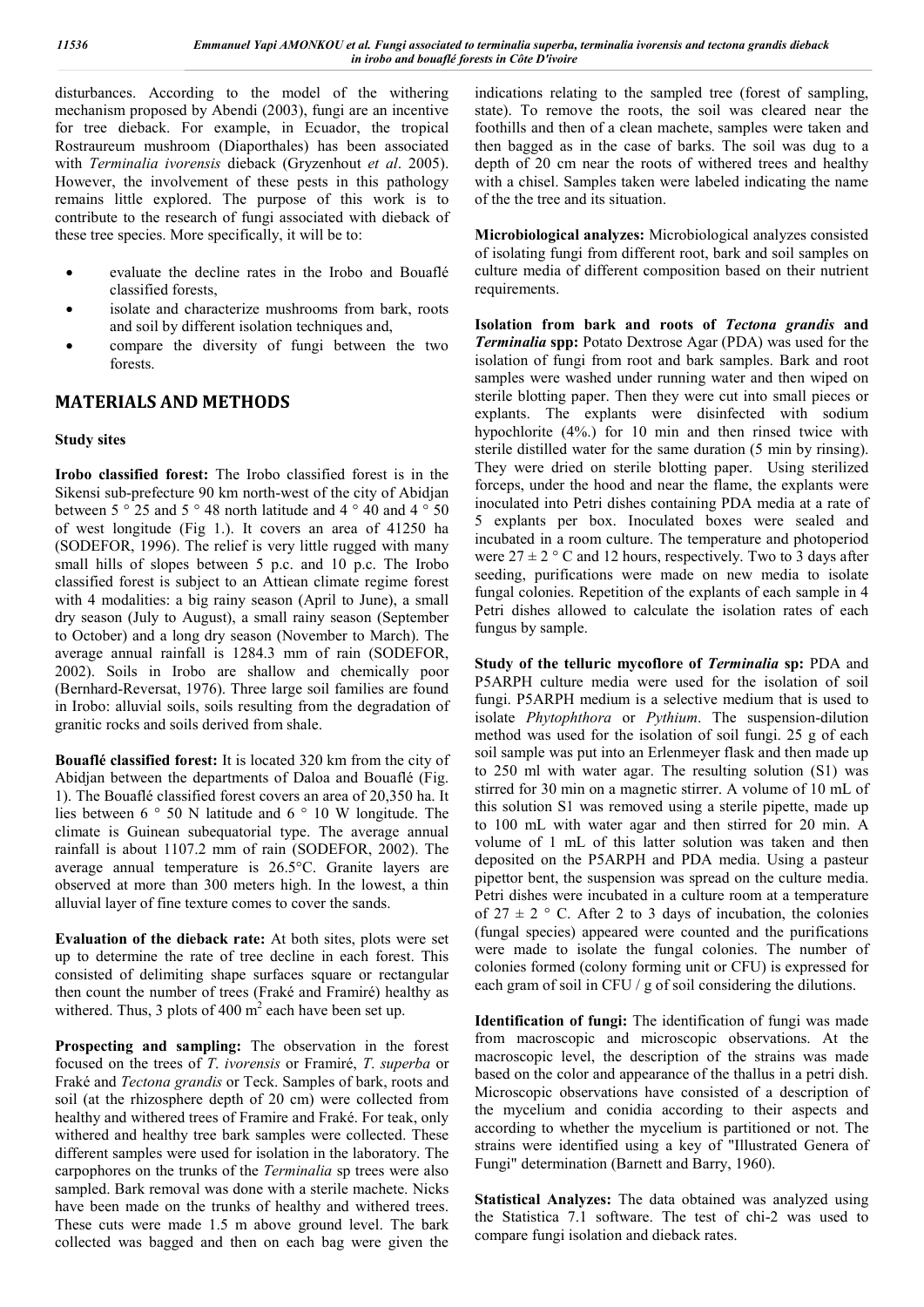

**Fig 1. Map of Côte d'Ivoire showing Irobo and Bouaflé classified forests**



**Fig 2. Rate of dieback of species according to classified forests Bars surmounted by different letters**  are significantly different at the threshold of 5% (Khi- 2;  $\chi^2$  = 3.84).



**Fig 3. Carpophores of upper fungi collected on** *Terminalia* **sp A :** *Phellinus* **sp ; B :** *Ganoderna* **sp**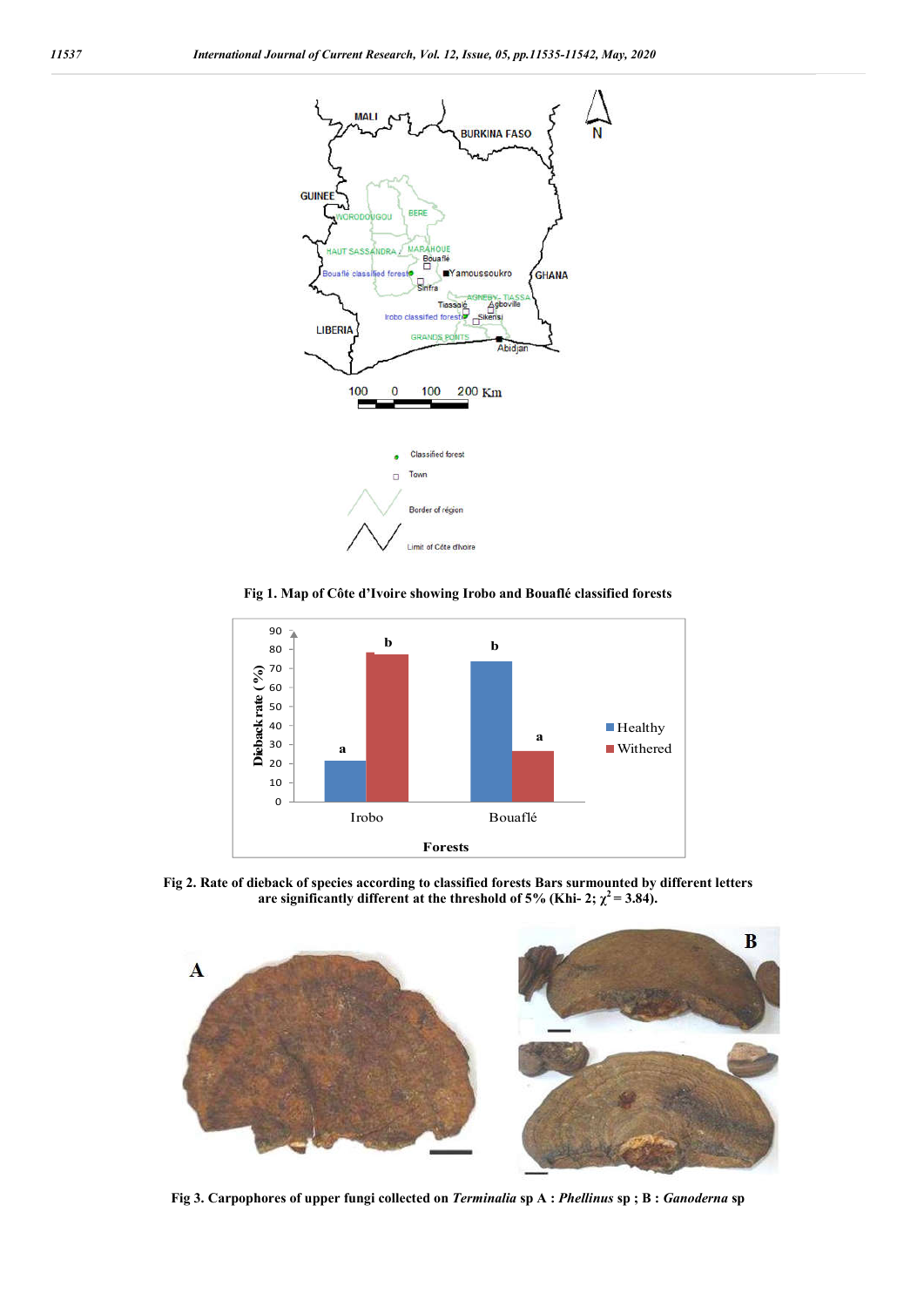After ANOVA I, the Newman-Keuls comparison test at the 5 point threshold was used to compare the average number of fungal colonies in soils under trees healthy and that obtained in the soils below the withered trees. The fungi obtained made it possible to compare the fungal diversity between the 2 sites. This study was based on a list of strains isolated from stem, root and soil (healthy and withered) by species (teak, Fraké, Framiré) and by site. The presence of a species in a site is noted  $+$  and  $-$  if the species is absent. From Ecological Software Methodology version 6.1 (Krebs, 2002), the Sorensen index was calculated for each species and for the sites. This index makes it possible to compare the similarity or not of fungal communities. If Cs are greater than 50, then the fungal communities are similar. If Cs is less than 50 p.c., fungal communities are not similar.

# **RESULTS**

**Dieback rate in Bouaflé and Irobo classified forest:** The evaluation of the dieback of *T*. *superba* and *T*. *ivorensis* in the Irobo and Bouaflé classified forests shows the effective presence of the disease with a variable and more marked intensity at Irobo (Fig 2.). The die-back rate varies from 26.42% (Bouaflé Classified Forest) to 78.51% (classified forest Irobo). The differences observed are statistically significant at the 5% threshold (chi-square test,  $\chi^2 = 3.84$ ). Macroscopic aspects of the superior fungi of the trunks of *Terminalia* spp: The carpophores of mushrooms harvested on *Terminalia* belong to the genera *Ganoderma* and *Phellinus* (Fig 3.). *Phellinus* sp (Fig 3A.) shows a brown-colored carpophore less than 5 mm thick with irregular contours. *Ganoderma* sp (Fig 3B.) shows red-brown spheres, thicker than 5 mm and the underside has a smooth appearance while the upper side has concentric half-circles. The point of insertion of *Ganoderma* sp is clearly more visible whereas in *Phellinus*, the whole basal part of the carpophore is inserted into the tree.

**Frequency of isolation of fungi on teak trunks:** The isolation of fungi on teak in both forests revealed that the genus *Aspergillus* was the most recovered. In the Irobo classified forest, twelve strains were isolated. These strains belong to 3 identified genera and 4 other unidentified fungi, one to sterile mycelium and the other 3 to spores called strain A, strain B and oomycete. Isolation rates ranged from 1 to 12% A browncolored, shallow-colored strain A isolated at 12%. in withered trees was absent in healthy plants. The *Aspergillus* and *Trichoderma* genera were present in healthy trees as decay (Table I). In the Bouaflé forest, seven strains were isolated. The isolation rates varied from 1 to 27.08 pp. In addition to *Verticillium* sp. (17%), *Cylindrocarpon* (2%), strain A from brown color was present at a rate of 12% only in withered trees (Table 1).

**Frequency of isolation of fungi on the trunks and roots of**  *Terminalia ivorensis***:** On *T*. *ivorensis*, the genus *Aspergillus* was the most isolated on both withered and healthy trees in both forests. In the Irobo forest, ten strains were isolated from roots and trunks including a sphaeropsidale and an unidentified sterile mycelium fungus. The genus *Aspergillus* represents 45.45% of isolated strains. Isolation rates ranged from 1 to 62%. On the roots, the genus *Fusarium* sp. (5%) and the sphaeropsidales strain (2%) were found only in withered trees (Table 2). On the trunk, *Aspergillus* and *Trichoderma* genera were more common with more diversity of *Aspergillus* fungi in deciduous trees and high *Trichoderma*. In the Bouaflé

classified forest, ten strains were isolated from roots and trunks. The isolation rates ranged from 1 to 61.67 pp. Among the inventoried fungi, the *Aspergillus* genus represents 40 % On the roots, *Aspergillus* and *Trichoderma* are present in healthy trees as well as in withered trees. On trunks, in addition to the genera *Aspergillus* and *Trichoderma*, and a sterile mycelium fungus were found only in withered trees (Table 2).

**Frequency of isolation of fungi on the trunks and roots of**  *Terminalia superb***:** In Irobo, thirteen strains belonging to 5 identified and 3 unidentified genera were isolated. Rates ranged from 1 to 31%. On the roots, in addition to the *Aspergillus* and *Trichoderma* genera isolated from healthy trees such as withered trees, the presence of *Fusarium* sp. (6%), *Penicillium* (2%) and Sphaeropsidale 2 (5%) only in the withered (Table 3). On the trunks, isolation rates ranged from 1 to 35% and were higher for *Aspergillus* and *Trichoderma*. The genus *Pestalotia* and sterile mycelium fungi were isolated from the withered trees at relatively low frequencies (1.67 to 6.67%). In the Bouaflé classified forest, 13 strains were found on the roots and stems of Fraké. Rates ranged from 0 to 28.33 pp. *Aspergillus* and *Trichoderma* genera were found in both healthy and deciduous trees. On the roots, the strains of *Fusarium* sp and unidentified strain 1 isolated at 20 and 8.33% respectively were found only in the withered trees. On the trunks, *Pestalotia* and a sterile mycelium fungus respectively isolated at 10 and 3.33% were present in withered trees (Table 3). Thus, *Pestalotia* is observed in Irobo as Bouaflé on the roots and stems of *Terminalia superba*.

#### **Telluric mycoflora of** *Terminalia* **sp**

**Fungi encountered in the rhizosphere of** *Terminalia* **sp:**  Several genera of fungi have been isolated from the *Terminalia* rhizosphere. These are *Acremonium* sp, *Cylindrocarpon* sp, *Sclerotinia* sp, *Curvularia* sp, *Phoma* sp, *Diplodia* sp, *Phytophthora* sp, *Fusarium*, *Penicillium* and 6 strains of the order Sphaeropsidales (Fig 4 & 5.).

- **Number of fungal colonies on PDA and PARPH media:** In general, the number of fungal colonies of soils under healthy trees is high compared to that of fungal colonies of soils under withered species in both types of forest (Irobo and Bouaflé). However, in the Bouaflé forest, this number is high in PDA medium in the withered Framiré and in PARPH medium in the Fraké withered compared to healthy trees (Fig 6.).
- **2-7- Comparison of fungal diversity of fungi Comparison of fungi between soil samples and roots and stems of sites:** The results showed low values for similarity indices between soil and root and stem samples  $(Ss \le 0.5)$ . These indices ranged from 0.105 to 0.207 for the Framiré and 0.330 and 0.333 for the Fraké respectively in Irobo and Bouaflé (Table 4.). This reflects a difference in the fungi found in the soil and those on the roots and stems.
- **Comparison of fungi between sites:** The similarity indices obtained were less than 0.5 except for the roots and stems (Table 5). At ground level, these indices were 0.080 for Framiré and 0.333 for Fraké. For roots and stems, they were 0.526 for Framiré, 0.385 for Fraké and 0.353 for teak. These results show that the soil fungi in the Irobo and Bouaflé forests are not similar, as are those in the roots and stems.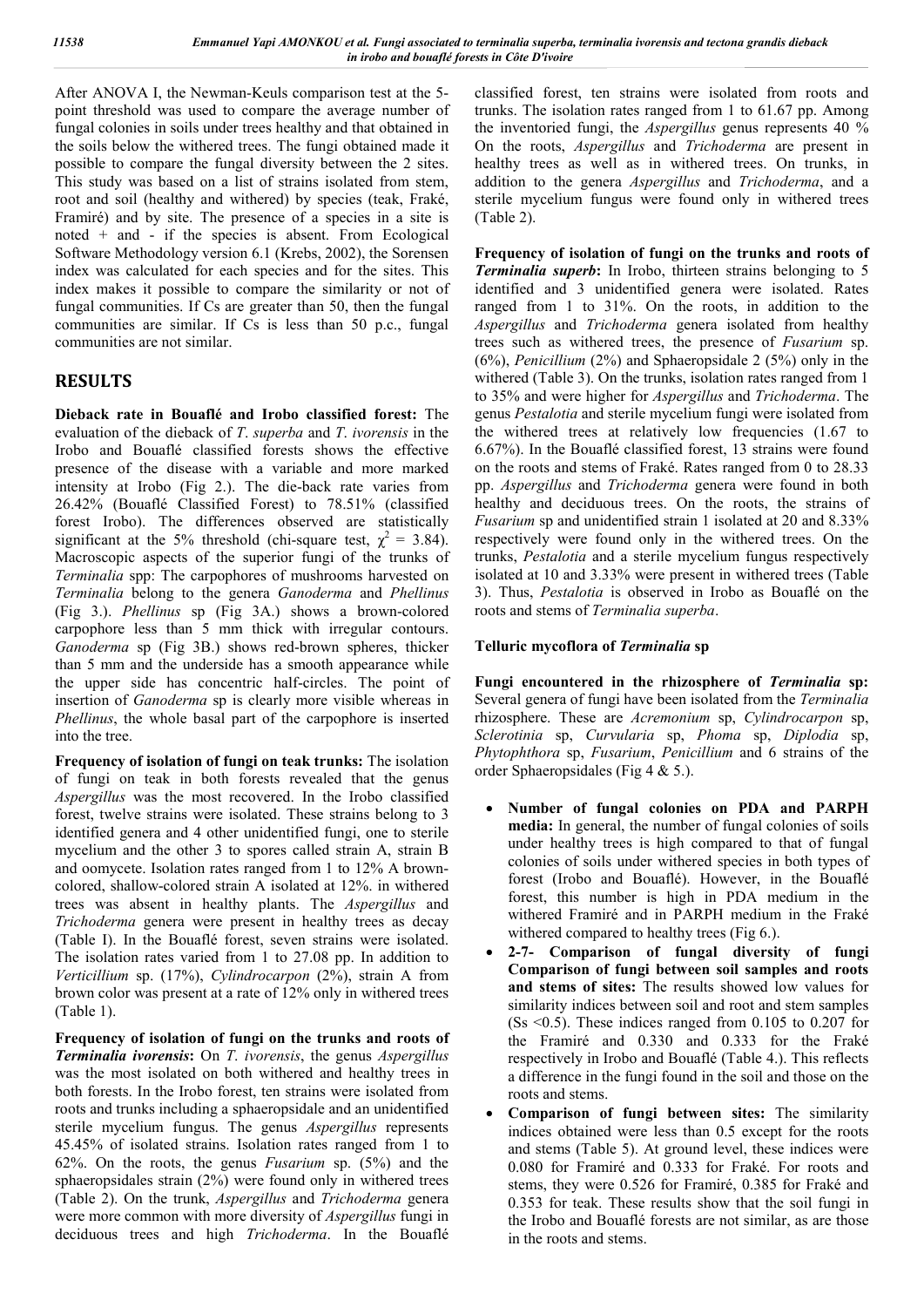

**Fig 4. Isolated fungal colonies in the** *Terminalia superba* **rhizosphere by the suspension-dilution method A:** *Phytophthora* **sp.; B, C, D, E:** *Fusarium* **sp.; F:** *Phoma* **sp.; G:** *Acremonium* **sp.; H, I:** *Penicillium* **sp; J:** *Diplodia* **sp.; K, L, M, N: Fungi with sterile mycelium; O:**  *Cylindrocarpon* **sp.**



**Fig 5. Isolated fungal colonies in the rhizosphere of** *Terminalia ivorensis* **by the suspension-dilution method A, B, C D et E: Sphaeropsidale; F, G, H:** *Fusarium* **sp; I:** *Verticillium* **sp; J:** *Curvularia* **sp. K:** *Acremonium***; L : Non Identified fungi; M :**  *Phytophthora* **sp. ; N, O, P, Q :** *Penicillium* **sp. ; R, S, T : Fungi with sterile mycelium.**

**Table 1. Relative frequencies of isolated fungi on** *Tectona* **trunks grown in the classified forests of Irobo and Bouaflé**

| Fungi                   | Tree trunks in Irobo |                 | Tree trunks in Bouaflé |                 |
|-------------------------|----------------------|-----------------|------------------------|-----------------|
|                         | Healthy              | Withered        | Healthy                | Withered        |
| <i>Aspergillus</i> sp A | 0a                   | 2a              |                        |                 |
| <i>Aspergillus</i> sp B | 5 a                  | 11 a            | 2,08a                  | 1a              |
| Aspergillus sp C        | 0a                   | 10 <sub>b</sub> |                        |                 |
| Aspergillus sp D        | 1 a                  | 2a              |                        |                 |
| Aspergillus sp E        | 6 a                  | 1a              |                        |                 |
| Trichoderma sp          | 2a                   | 7 a             | 10,41a                 | 3 b             |
| Penicillium sp A        | 2a                   | 3a              |                        |                 |
| Penicillium sp B        | 0a                   | 1a              |                        |                 |
| Non identified strain A | 0a                   | 12 <sub>h</sub> | 0a                     | 12 <sub>b</sub> |
| Non identified strain B | 0 a                  | 2a              | 2,08a                  | 0a              |
| Non identified strain C |                      |                 | 27,08a                 | 0a              |
| Non identified Oomycete | 1 a                  | 0a              |                        |                 |
| Sterile Mycélium        | 0 a                  | 1a              |                        |                 |
| Verticillium sp         |                      |                 | 0a                     | 17 b            |
| Cylindrocarpon sp       |                      |                 | 0 a                    | 2 a             |

On a same line, the letters a and b indicate the differences between the isolation rates of healthy and withered trees, Not isolated (-)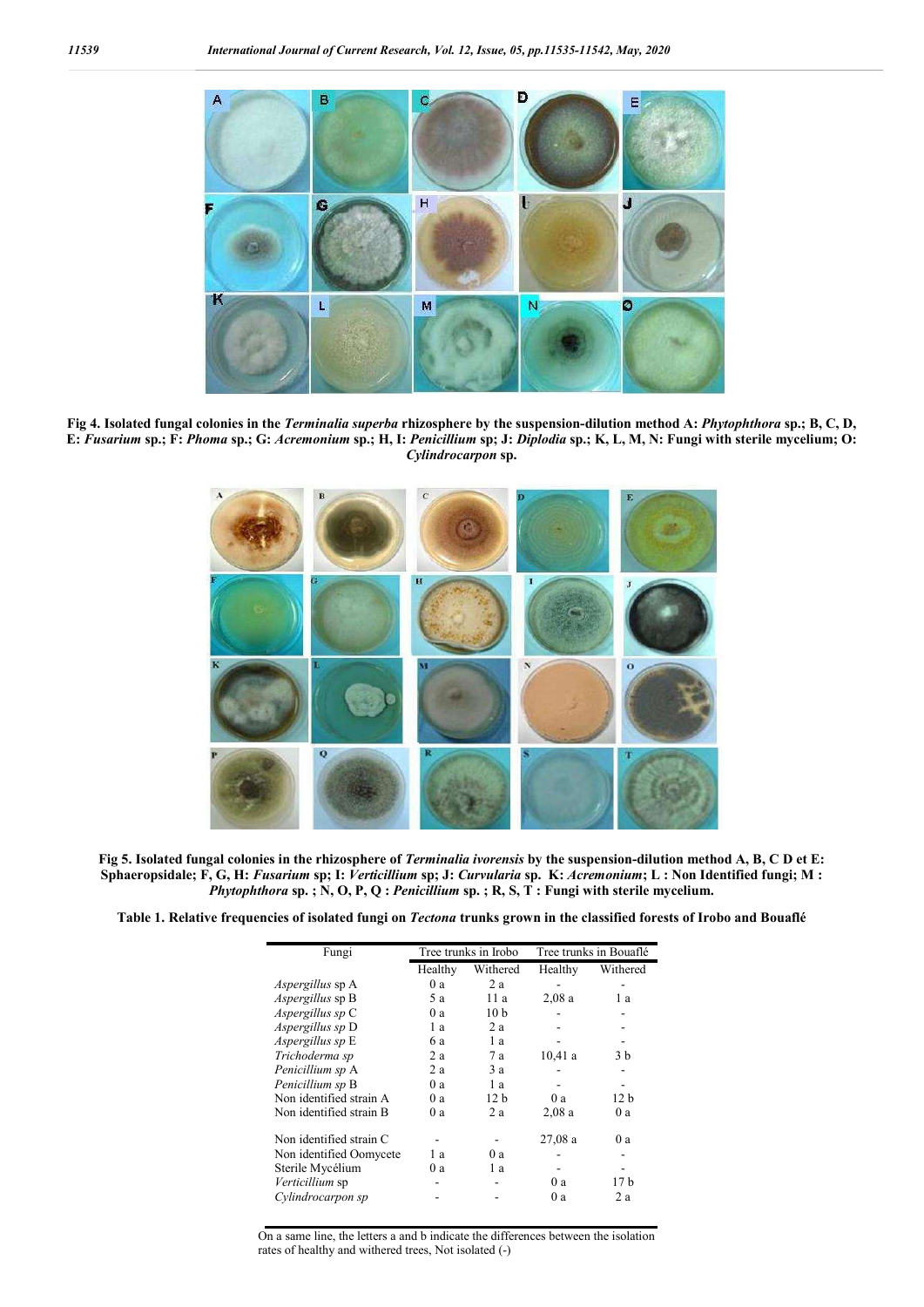*11540 Emmanuel Yapi AMONKOU et al. Fungi associated to terminalia superba, terminalia ivorensis and tectona grandis dieback in irobo and bouaflé forests in Côte D'ivoire*



**Fig 6. Number of fungal colonies on PDA (A and B) and PARPH (C and D) media in the soils of the** *T***.** *superba* **rhizosphere and** *T***.**  *ivorensis* **of the Irobo (A and C) and Bouaflé (B and D).**

#### **DISCUSSION**

The study of the involvement of pests in the decline of trees has made it possible to highlight the variability of this pathology which was more severe in Irobo compared to Bouaflé. Several factors could explain this difference, among others, edaphic and climatic factors. Indeed, the spatiotemporal distribution as well as the proliferation of the diseases are influenced by the temperature, the light and the humidity. The two forests are in different ecological zones where the rainfall conditions are not the same. Microbiological analyzes focused on macroscopic and microscopic fungi. At the macroscopic level, the fungi encountered belong to the genus *Ganoderma* sp and *Phellinus* sp. These genera are responsible for significant losses of forest species. This is the case of *Ganoderma boninense*, which is responsible for oil palm stem rot in Papua New Guinea (Pilotti, 2005). In Pakistan, perennial crop diseases caused by *Ganoderma* species have also been reported. (Nasreen, 2003). These genera are at their first observations in Côte d'Ivoire on the species of *Terminalia* sp. At the microscopic level, several fungi of the genus *Aspergillus*, *Trichoderma* and *Penicillium* have been isolated on teak. We also note the presence of the unidentified strain A with a rate of 12 % and *Verticillium* sp with a rate of 17% on rotten trunks. Strain A and *Verticillium* sp could be the main agents of infection. Strains of *Aspergillus* and *Penicillium* may be secondary parasites or weakness that will aggravate the disease. The presence of *Verticillium* sp was reported by Wahonou (CNRA; 2005), which reported attacks of teak against the roots caused by this fungus and resulting in the death of certain trees in association with *Fomes*.

In the Irobo forest, 8 fungal genera were found on the roots and trunks of *T*. *superba* including *Fusarium*, *Penicillium*, *Pestalotia* and sphaeropsidale only on withered trees. On *T*. *ivorensis*, there are four genera including *Fusarium* at the level of withered roots. In Bouaflé, the presence of a sterile mycelium fungus and an undetermined strain only on the roots and trunks of the withered Framiré was observed. On the Fraké, the presence of 12 strains including *Fusarium*, *Pestalotia* was noted. The isolation of *Fusarium* and *Pestalotia* corroborates the work of Panconesi *et al*. (1999) on declining cypress trees where these fungi were also isolated. The presence of these fungi on teak, Framiré and Fraké could be explained by their ability to use the simple carbohydrates of wood and by their ability to secrete certain enzymes able to hydrolyze the wood polymers that are lignin, cellulose, hemicellulose. During their growth, these fungi secrete hydrolytic enzymes for their follow-up. It was demonstrating the production of these enzymes in *Cylindrocarpon*, *Phoma*, *Ganoderma australe*, *Phellinus* sp, *Trichoderma virens* on the species of *Ocotea* sp (Nsolomo *et al*., 2000). The presence of ligninolytic enzymes (laccase and tyrosinase) in these fungi facilitates the decomposition of lignin. Thus, by their lignivorous activity, these organisms are also capable of degrading cellulose and are considered as white rot fungi (Blanchette, 1995). At ground level, microbiological analysis revealed the presence of a high number of fungal colonies in soils below healthy *Terminalia* species compared to withered trees on both growing media. This would demonstrate significant microbial activity of parasites under healthy trees compared to diseased trees.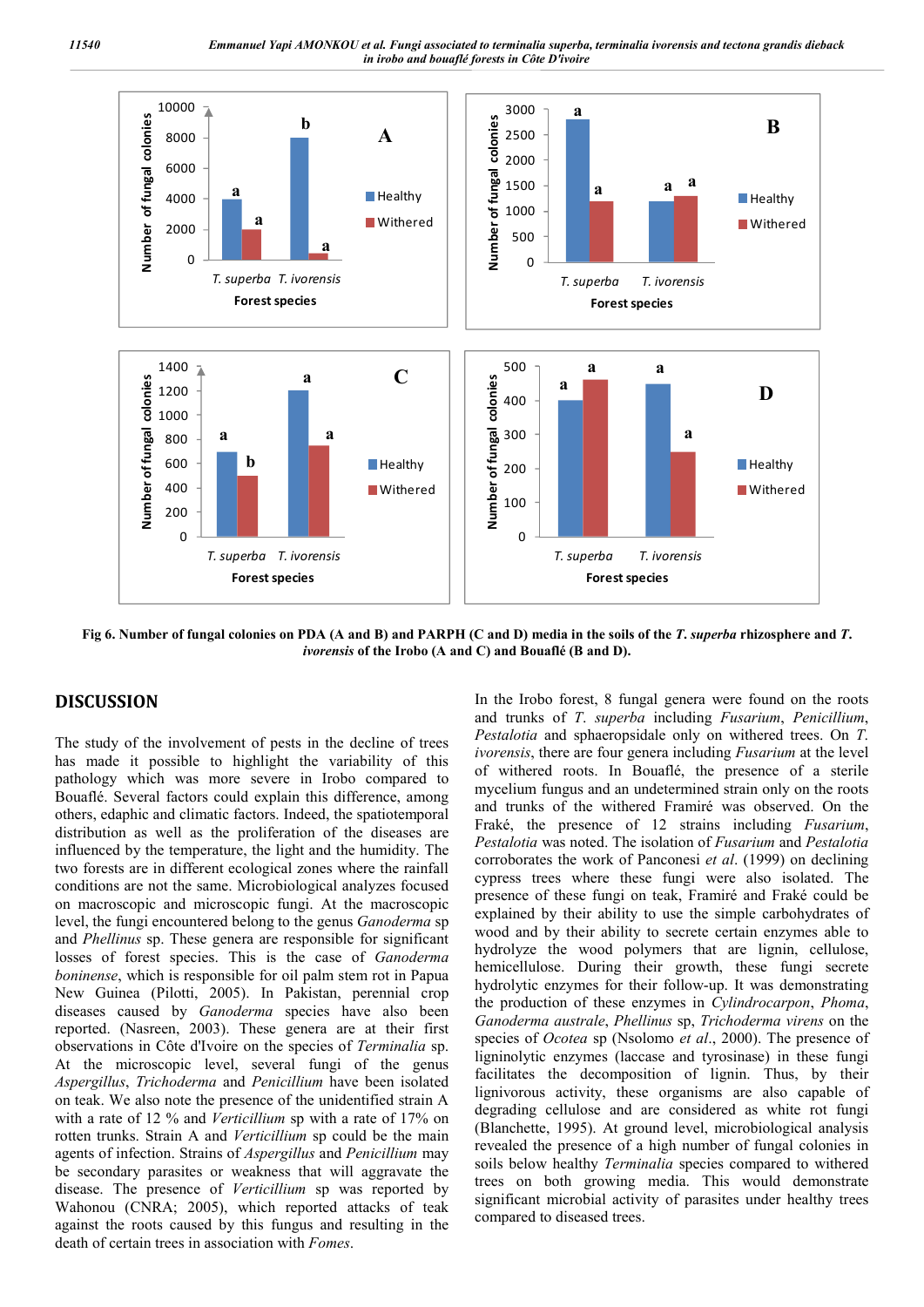#### **Table 2. Inventoried fungi on healthy and withered roots and trunks of** *Terminalia ivorensis* **and their relative isolation frequencies in the Irobo and Bouaflé classified forests**

| Fungi                   | Irobo                    |                 |         |                          | Bouaflé |          |         |                          |
|-------------------------|--------------------------|-----------------|---------|--------------------------|---------|----------|---------|--------------------------|
|                         |                          | Roots           | Trunks  |                          | Roots   |          | Trunks  |                          |
|                         | healthy                  | Withered        | healthy | Withered                 | healthy | Withered | healthy | Withered                 |
| Aspergillus sp A        | 12 a                     | 0 <sub>b</sub>  | 0a      | 12.5 <sub>b</sub>        |         |          | 0a      | 5 <sub>b</sub>           |
| Aspergillus sp B        | 15 a                     | 0 <sub>b</sub>  | 36a     | 2.5 <sub>b</sub>         | 16,67a  | 31,37 a  | 28,33 a | 17 a                     |
| Aspergillus sp C        | 62a                      | 8 b             | 0a      | 2.5a                     | 23,33 a | 5 b      | 10a     | 34 <sub>b</sub>          |
| Aspergillus sp D        | 9 a                      | 2 <sub>b</sub>  | 0a      | 3a                       |         |          |         | $\overline{\phantom{a}}$ |
| Aspergillus sp E        | 4a                       | l a             | ٠.      | $\overline{\phantom{a}}$ |         |          |         |                          |
| Aspergillus sp F        | $\overline{\phantom{a}}$ |                 | $\sim$  | ۰                        | 61,67 a | 50 a     | 21,67a  | 0 <sub>b</sub>           |
| Trichoderma sp A        | 2a                       | 13 <sub>b</sub> | 10 a    | 30 <sub>b</sub>          | 1,67a   | 0a       | 15a     | 23a                      |
| Trichoderma sp B        | $\overline{\phantom{a}}$ |                 | 3a      | 2.5a                     | 0a      | 3.33a    |         |                          |
| Sterile mycelium        |                          |                 | 6 a     | 0 <sub>b</sub>           | ۰       |          | 0a      | l a                      |
| Sphaeropsidale A        | 0a                       | 2 a             |         | $\overline{\phantom{a}}$ |         |          |         |                          |
| Fusarium sp             | 0a                       | 5 b             |         | $\sim$                   |         |          |         |                          |
| Non identified strain 1 | ۰                        |                 |         | -                        |         |          | 0a      | l a                      |
| Botryodiplodia sp       | ۰                        |                 |         | $\overline{\phantom{a}}$ | -       |          | 3.33a   | 0a                       |
| Penicillium sp          |                          |                 |         |                          |         |          | 0a      | 1 a                      |

On a same line, the letters a and b indicate the differences between the isolation rates of healthy and withered trees

**Table 3. Inventoried fungi on healthy and withered of roots and trunks and** *Terminalia superba* **and their relative isolation frequencies in the Irobo and Bouaflé classified forest**

| Fungi                   |                          |                          | Irobo   |                   |                          |                          | Bouaflé                  |                 |
|-------------------------|--------------------------|--------------------------|---------|-------------------|--------------------------|--------------------------|--------------------------|-----------------|
|                         |                          | Roots                    | Trunks  |                   | Roots                    |                          | Trunks                   |                 |
|                         | Healthy                  | Withered                 | Healthy | Withered          | Healthy                  | Withered                 | Healthy                  | Withered        |
| Aspergillus sp. A       | 2a                       | 4a                       | 4 a     | 0a                |                          |                          |                          |                 |
| Aspergillus sp. B       | 0a                       | 7 <sub>b</sub>           | 31a     | 35 <sub>b</sub>   | 0 a                      | 1,67a                    | 6,67a                    | 20 <sub>b</sub> |
| Aspergillus sp. C       | 19a                      | 11a                      | 16a     | 1.67 <sub>b</sub> |                          |                          | 1,67a                    | 11,67 b         |
| Aspergillus sp. E       | 0a                       | 1a                       | ۰       | ۰                 |                          |                          |                          |                 |
| Aspergillus sp. F       | $\overline{\phantom{a}}$ | $\overline{\phantom{a}}$ | ۰       | ٠.                | 1,67a                    | 0a                       |                          |                 |
| Penicillium sp          | 0a                       | 2a                       |         | ۰                 |                          |                          |                          |                 |
| Trichoderma sp. A       | 0a                       | 1 a                      | 5a      | 10 <sub>b</sub>   | 1,67a                    | 21,67 b                  | 11,67a                   | 8,33 a          |
| Trichoderma sp. B       | 1a                       | 4 a                      | 2a      | 0a                | 0a                       | 3.33a                    | 1,67a                    | 5a              |
| Sphaeropsidale 1        | 31a                      | 7 b                      | ۰       | ۰                 |                          |                          |                          |                 |
| Sphaeropsidale 2        | 0a                       | 5 b                      | ۰       | ۰                 |                          |                          |                          |                 |
| Fusarium sp. A          | 0a                       | 6 b                      | ۰       | ٠                 | 0 a                      | 8.33 <sub>b</sub>        | $\overline{\phantom{a}}$ |                 |
| <i>Fusarium</i> sp. B   | $\overline{\phantom{a}}$ | $\overline{\phantom{a}}$ | ۰       |                   | 1,67a                    | 0 a                      |                          |                 |
| Pestalotia sp.          |                          | $\overline{\phantom{0}}$ | 0a      | 1,67a             |                          |                          | 0a                       | 10 <sub>b</sub> |
| Sterile mycélium A      |                          | ۰                        | 0a      | 1,67a             | 20a                      | 0 <sub>b</sub>           |                          |                 |
| Sterile mycélium B      |                          | $\overline{\phantom{a}}$ | 0a      | 6,67b             | $\overline{\phantom{a}}$ | $\overline{\phantom{a}}$ | 0a                       | $3,33$ b        |
| Non identified strain 1 |                          | ۰                        | ٠       | ۰                 | 0a                       | 20 <sub>b</sub>          | $\overline{\phantom{a}}$ |                 |
| Non identified strain 2 |                          |                          | ۰       | ۰.                | 28,33 a                  | 0 <sub>b</sub>           |                          |                 |
| Acremonium sp           |                          |                          |         |                   |                          | $\overline{\phantom{a}}$ | 1,67a                    | 0a              |

On a same line, the letters a and b indicate the differences between the isolation rates of healthy and withered trees

It has been shown that under stress, withered trees accumulate certain antifungal compounds such as phytoalexins, phenolic compounds that diffuse into the soil and may have antifungal activity (Puch-Ceh *et al*., 2005).

**Table 4. Similarity indices of fungi between soil and root and stem samples of species based on sites**

| <b>Forests</b> | T. ivorensis | T. superba |  |
|----------------|--------------|------------|--|
| Irobo          | 0.105        | 0,303      |  |
| <b>Bouaflé</b> | 0.207        | 0.333      |  |

**Table 5. Fungus Similarity Indices between Sites Based on Soil and Root / Stem Samples**

| Species         | T. ivorensis | T. superba | T. grandis               |
|-----------------|--------------|------------|--------------------------|
| Soil            | 0.080        | 0.333      | $\overline{\phantom{a}}$ |
| Roots and Stems | 0.526        | 0.385      | 0.353                    |

The species found in soils under healthy trees are dominated by the genera *Penicillium*, *Aspergillus* and *Trichoderma*. The action of these biological control agents in the soil will consist, on the one hand, in an increase in the density of propagules (Hadar *et al*., 1984) and, on the other hand, in a production of diffusible and toxic substances in soil (Papavizas, 1985).

These secreted substances will hinder the development of certain fungi recognized as pathogenic on forest tree species,<br>including Fusarium, Diplodia, Cylindrocarpon and including *Fusarium*, *Diplodia*, *Cylindrocarpon* and *Verticillium*. At ground level below the declining *Terminalia*, several genera have been isolated (*Fusarium*, *Cylindrocarpon*, *Verticillium*, *Diplodia*, *Acremonium*, *Phoma* and Sphaeropsidales fungi). These fungi have also been isolated on the trunks and branches of some *Quercus* species (Ragazzi *et al*., 2003). Sorensen similarity index values showed a difference in soil fungi, roots and stems. Indeed, all the fungi found in the soil do not attack the species. Several genera were isolated from soil samples. In addition to the genera *Trichoderma* and certain *Aspergillus* that are hyperparasites and therefore may be secondary colonizers, the genus *Fusarium* sp is found both in the soil and in the roots of *Terminalia*. Its pathogenic action has already been reported (Daami-Remadi and Mahjoub, 1996). Similarity indices between sites are also low except for Framiré roots and stems. The fungi met at Irobo were different from those of Bouaflé. The distribution of microorganisms by site is governed by several factors. At ground level, the physical and chemical characteristics of the soil are decisive factors in the distribution of microorganisms.